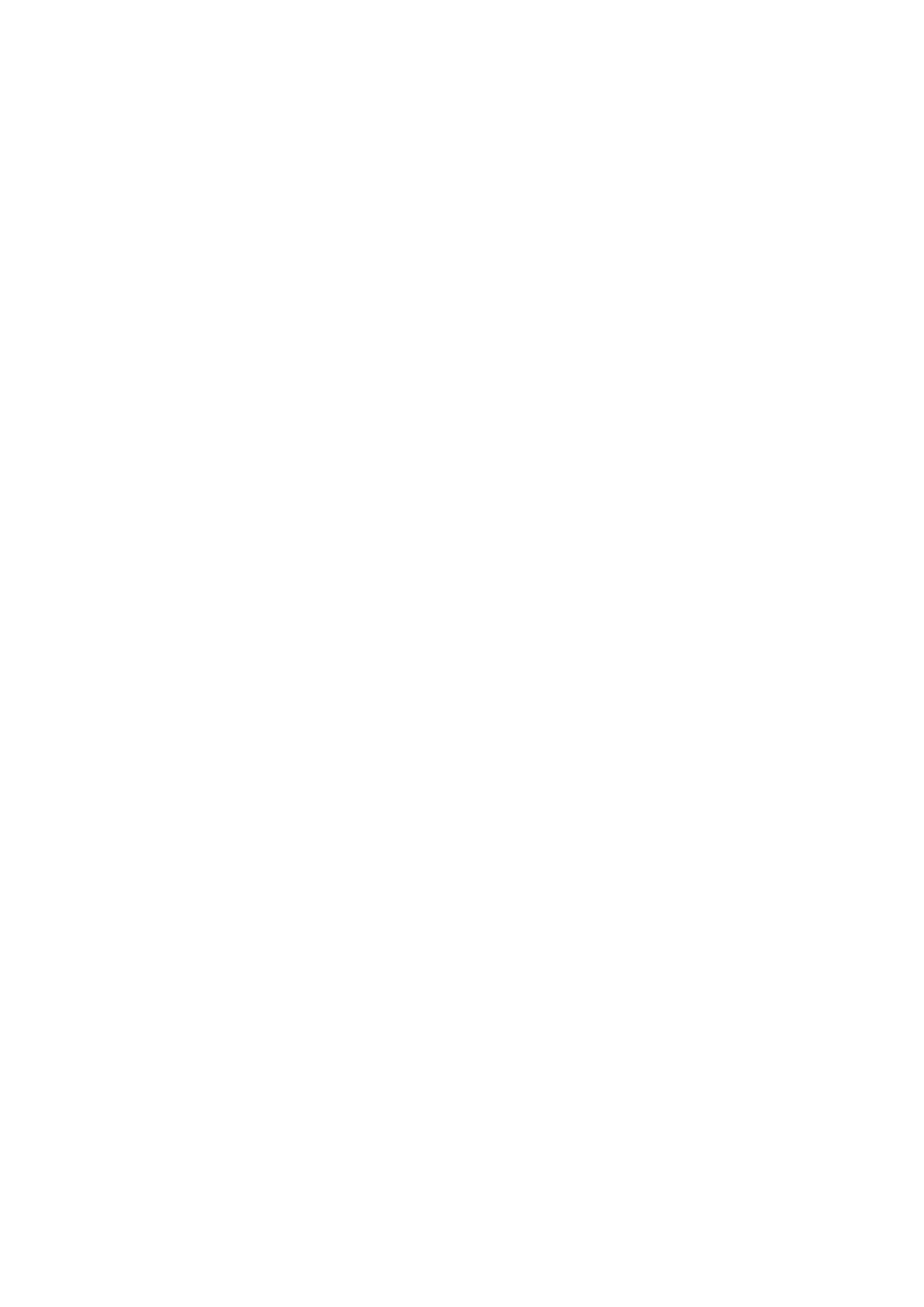|              | <b>Acronyms and Abbreviations in respect of Paragraph Number 2.2</b> |
|--------------|----------------------------------------------------------------------|
| <b>APO</b>   | Annual Plan of Operation                                             |
| <b>BTR</b>   | <b>Bor Tiger Reserve</b>                                             |
| <b>CCF</b>   | <b>Chief Conservator of Forest</b>                                   |
| <b>CH</b>    | <b>Compartment History</b>                                           |
| CR           | <b>Conservation Reserve</b>                                          |
| <b>CTH</b>   | Critical tiger habitat                                               |
| <b>CWLW</b>  | Chief Wildlife Warden                                                |
| <b>ESZ</b>   | Eco-Sensitive Zone                                                   |
| <b>FDCM</b>  | Forest Development Corporation of Maharashtra Limited                |
| <b>FRA</b>   | <b>Forest Rights Act</b>                                             |
| <b>LAC</b>   | <b>Local Advisory Committee</b>                                      |
| <b>MoEF</b>  | Ministry of Envoirnment and Forest                                   |
| <b>MTR</b>   | <b>Melghat Tiger Reserve</b>                                         |
| <b>NNTR</b>  | Nagzira-Navegaon Tiger Reserve                                       |
| NP           | <b>National Park</b>                                                 |
| <b>NPV</b>   | Net Present Value                                                    |
| <b>NTCA</b>  | National Tiger Conservation Authority                                |
| <b>NWAP</b>  | National Wildlife Action Plan                                        |
| PA           | Protected Area                                                       |
| PC           | <b>Protection Camp</b>                                               |
| <b>PCCF</b>  | Principal Chief Conservator of Forests                               |
| <b>PTR</b>   | Pench Tiger Reserve                                                  |
| <b>RFO</b>   | Range Forest Officer                                                 |
| <b>RO</b>    | Range Officer                                                        |
| <b>ROFR</b>  | <b>Recognition of Forest Rights</b>                                  |
| <b>STPF</b>  | <b>Special Tiger Protection Force</b>                                |
| <b>STR</b>   | Sahyadri Tiger Reserve                                               |
| <b>TATR</b>  | Tadoba Andhari Tiger Reserve                                         |
| <b>TCP</b>   | <b>Tiger Conservation Plan</b>                                       |
| <b>WLS</b>   | <b>Wildlife Sanctuary</b>                                            |
|              | <b>Acronyms and Abbreviations in respect of Paragraph Number 3.1</b> |
| <b>APCCF</b> | Additional Principal Chief Conservator of Forest                     |
| <b>APO</b>   | Annual Plan of operation                                             |
| CA           | <b>Compensatory Afforestation</b>                                    |
| <b>CAMPA</b> | Compensatory Afforestation Fund Management and Planning<br>Authority |
| <b>CCF</b>   | <b>Chief Conservators of Forests</b>                                 |
| <b>CWLW</b>  | Chief Wildlife Warden                                                |
| FC           | <b>Forest Conservation</b>                                           |
| <b>FYO</b>   | <b>First Year Operation</b>                                          |
| HoEF         | <b>Head of Forest Force</b>                                          |
| <b>NFL</b>   | Non-forest land                                                      |